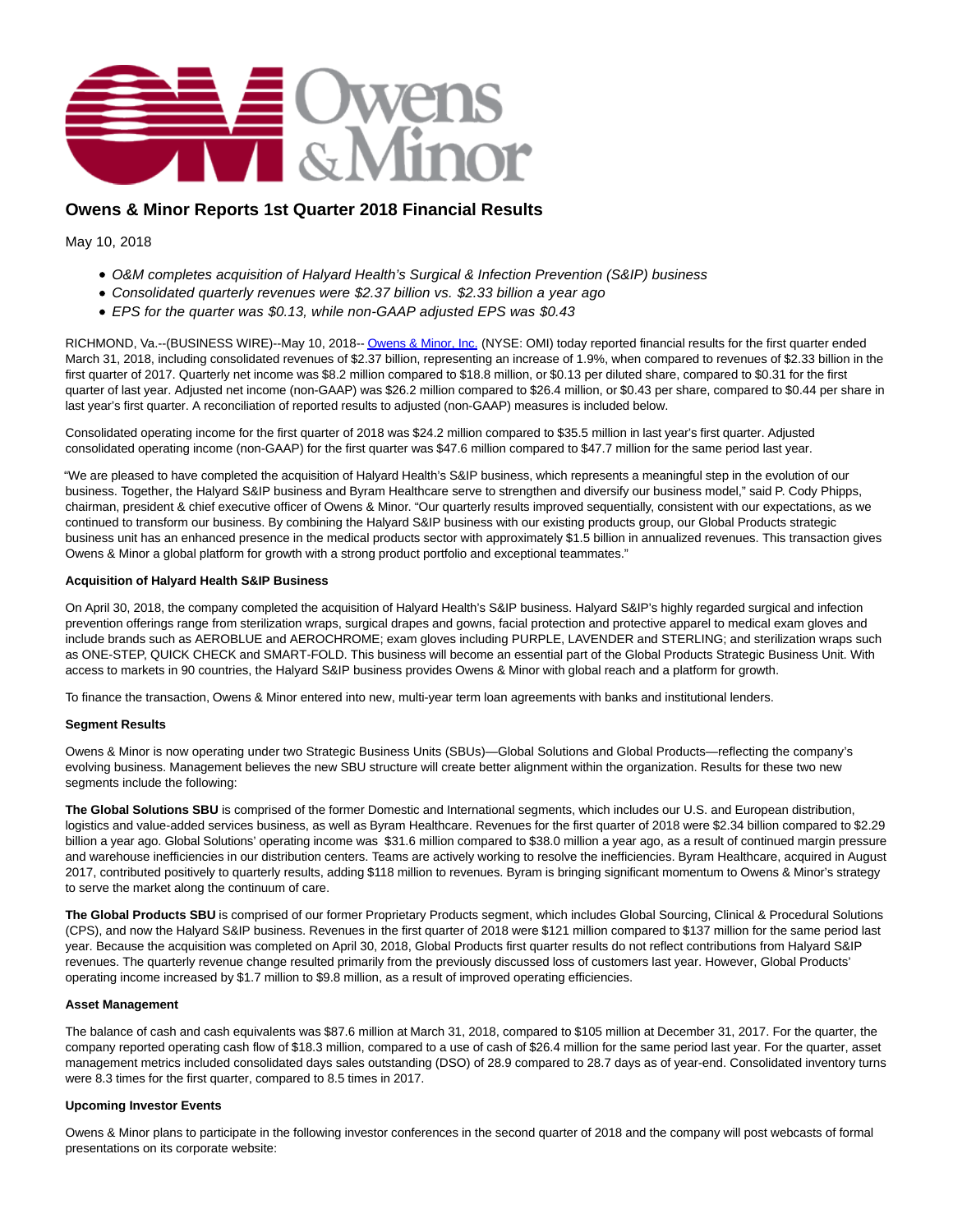- Bank of America Merrill Lynch 2018 Healthcare Conference; May 15
- Goldman Sachs 2018 Global Healthcare Conference; June 12

#### **Investors Conference Call & Supplemental Material**

Conference Call: Owens & Minor will conduct a conference call for investors on Thursday, May 10, 2018, at 8:30 a.m. EDT. The access code for the conference call, international dial-in and replay is #5037238. Participants may access the call at 866-393-1604.The international dial-in number is 224-357-2191. Replay: A replay of the call will be available for one week by dialing 855-859-2056. Webcast: A listen-only webcast of the call, along with supplemental information, will be available o[n www.owens-minor.com u](http://cts.businesswire.com/ct/CT?id=smartlink&url=http%3A%2F%2Fwww.owens-minor.com&esheet=51804168&newsitemid=20180510005367&lan=en-US&anchor=www.owens-minor.com&index=2&md5=9dda20350de9285afdf79683a9c72fb6)nder th[e Investor Relations section.](http://cts.businesswire.com/ct/CT?id=smartlink&url=http%3A%2F%2Finvestors.owens-minor.com%2Fevents.cfm&esheet=51804168&newsitemid=20180510005367&lan=en-US&anchor=Investor+Relations+section&index=3&md5=1df3b1500e16a96ebb36605648d49996)

#### **Safe Harbor Statement**

This release is intended to be disclosure through methods reasonably designed to provide broad, non-exclusionary distribution to the public in compliance with the SEC's Fair Disclosure Regulation. This release contains certain ''forward-looking'' statements made pursuant to the Safe Harbor provisions of the Private Securities Litigation Reform Act of 1995. These statements include, but are not limited to, statements related to the Company's expectations regarding the performance of its business, growth, and the performance of the recently acquired Halyard S&IP business. Forward-looking statements involve known and unknown risks and uncertainties that may cause our actual results in future periods to differ materially from those projected or contemplated in the forward-looking statements. Investors should refer to Owens & Minor's Annual Report on Form 10-K for the year ended December 31, 2017, filed with the SEC including in the sections captioned "Cautionary Note Regarding Forward-Looking Statements" and "Item 1A. Risk Factors," and subsequent quarterly reports on Form 10-Q and current reports on Form 8-K filed with or furnished to the SEC, for a discussion of certain other known risk factors that could cause our actual results to differ materially from our current estimates. These filings are available a[t www.owens-minor.com.](http://cts.businesswire.com/ct/CT?id=smartlink&url=http%3A%2F%2Fwww.owens-minor.com&esheet=51804168&newsitemid=20180510005367&lan=en-US&anchor=www.owens-minor.com&index=4&md5=a6bfb92fcc92ab9f61bc87212fb22715) Given these risks and uncertainties, we can give no assurance that any forward-looking statements will, in fact, transpire and, therefore, caution investors not to place undue reliance on them. We specifically disclaim any obligation to update or revise any forwardlooking statements, whether as a result of new information, future developments or otherwise.

Owens & Minor uses its web site[, www.owens-minor.com,](http://cts.businesswire.com/ct/CT?id=smartlink&url=http%3A%2F%2Fwww.owens-minor.com&esheet=51804168&newsitemid=20180510005367&lan=en-US&anchor=www.owens-minor.com&index=5&md5=c7275694d2c02a4abc34d1bfeadbec89) as a channel of distribution for material company information, including news releases, investor presentations and financial information. This information is routinely posted and accessible under the Investor Relations section.

Included with the press release financial tables are reconciliations of the differences between the non-GAAP financial measures presented in this news release, which exclude acquisition-related and exit and realignment charges, and their most directly comparable GAAP financial measures.

#### **About Owens & Minor**

Owens & Minor, Inc. (NYSE: OMI) is a global healthcare solutions company with integrated technologies, products, and services aligned to deliver significant and sustained value for healthcare providers and manufacturers across the continuum of care. With 17,000 dedicated teammates serving healthcare industry customers in 90 countries, Owens & Minor helps to reduce total costs across the supply chain by optimizing episode and pointof-care performance, freeing up capital and clinical resources, and managing contracts to optimize financial performance. A FORTUNE 500 company, Owens & Minor has annualized revenues exceeding \$10 billion, including contributions from Halyard Health S&IP. Founded in 1882, Owens & Minor has operated continuously from its Richmond, Virginia, headquarters. Today, the company now has distribution, production, customer service and sales facilities located across Asia, Europe, Latin America, and the U.S. For more information about Owens & Minor, visit [owens-minor.com,](http://cts.businesswire.com/ct/CT?id=smartlink&url=http%3A%2F%2Fwww.owens-minor.com&esheet=51804168&newsitemid=20180510005367&lan=en-US&anchor=owens-minor.com&index=6&md5=51061a5def9498cb841e9e7eb7706912) follow [@Owens\\_Minor on Twitter,](http://cts.businesswire.com/ct/CT?id=smartlink&url=https%3A%2F%2Ftwitter.com%2FOwens_Minor&esheet=51804168&newsitemid=20180510005367&lan=en-US&anchor=%40Owens_Minor+on+Twitter&index=7&md5=789414f068fc3e24fd1d4d99982593f0) and connect on LinkedIn at [www.linkedin.com/company/owens-&-minor.](http://cts.businesswire.com/ct/CT?id=smartlink&url=http%3A%2F%2Fwww.linkedin.com%2Fcompany%2Fowens-%26-minor&esheet=51804168&newsitemid=20180510005367&lan=en-US&anchor=www.linkedin.com%2Fcompany%2Fowens-%26-minor&index=8&md5=a09d95f5447633eff75ed4b3e22936b9)

## **Owens & Minor, Inc. Consolidated Statements of Income (unaudited)**

(dollars in thousands, except per share data)

|                                                      | Three Months Ended March 31, |             |  |  |
|------------------------------------------------------|------------------------------|-------------|--|--|
|                                                      | 2018                         | 2017        |  |  |
| Net revenue                                          | \$2,372,579                  | \$2,328,573 |  |  |
| Cost of goods sold                                   | 2,047,892                    | 2,047,393   |  |  |
| Gross margin                                         | 324,687                      | 281,180     |  |  |
| Distribution, selling and administrative expenses    | 284,361                      | 237,693     |  |  |
| Acquisition-related and exit and realignment charges | 14,760                       | 8,942       |  |  |
| Other operating (income) expense, net                | 1,349                        | (972        |  |  |
| Operating income                                     | 24,217                       | 35,517      |  |  |
| Interest expense, net                                | 10,253                       | 6,744       |  |  |
| Income before income taxes                           | 13,964                       | 28,773      |  |  |
| Income tax provision                                 | 5,813                        | 9,988       |  |  |
| Net income                                           | \$8,151                      | \$18,785    |  |  |
| Net income per common share:                         |                              |             |  |  |
| <b>Basic and diluted</b>                             | \$ 0.13                      | \$ 0.31     |  |  |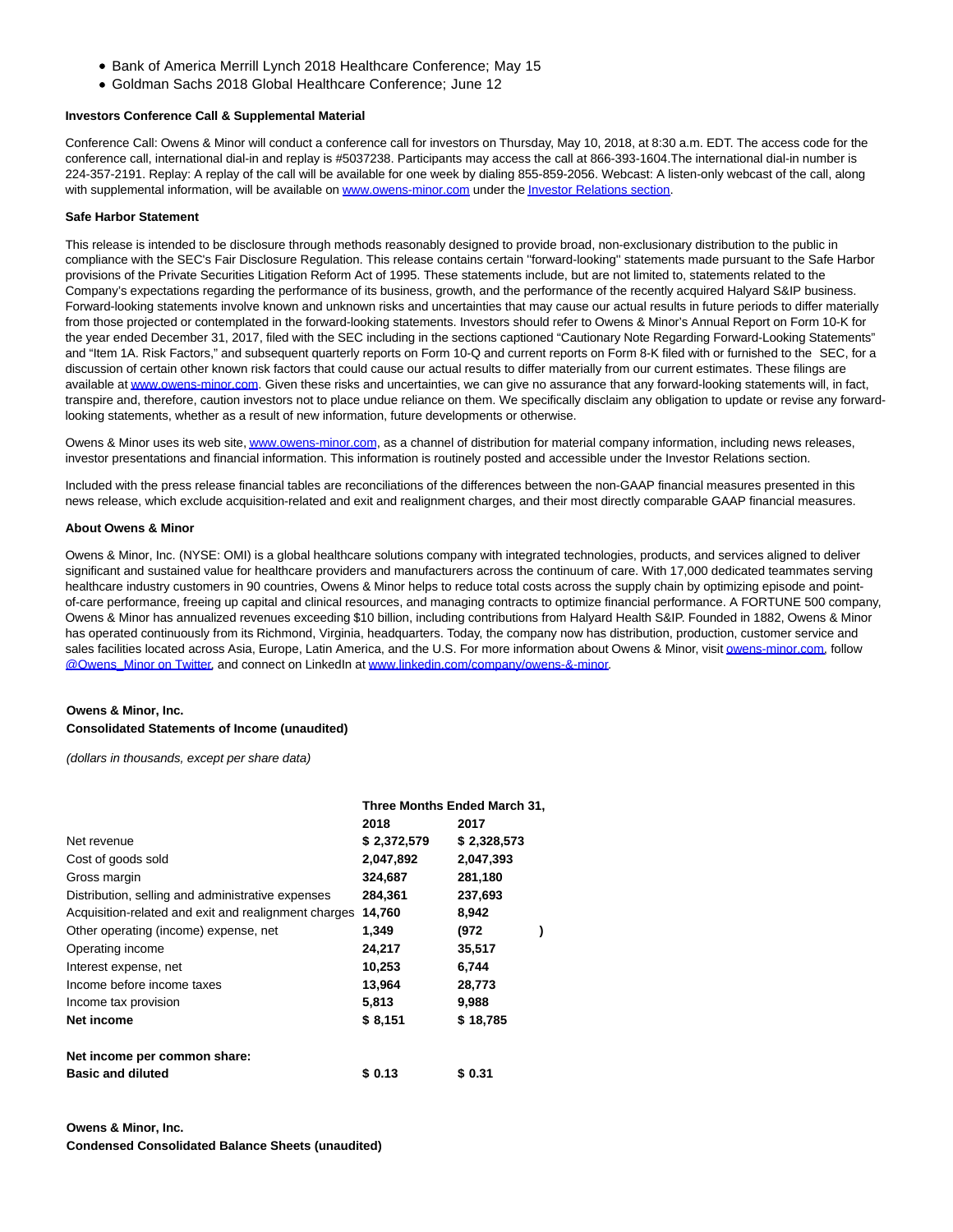# **March 31, 2018 December 31, 2017**

# **Assets**

| <b>Current assets</b>                     |             |             |
|-------------------------------------------|-------------|-------------|
| Cash and cash equivalents                 | \$87,632    | \$104,522   |
| Accounts receivable, net                  | 778,155     | 758,936     |
| Merchandise inventories                   | 1,021,711   | 990,193     |
| Other current assets                      | 300,275     | 328,254     |
| <b>Total current assets</b>               | 2,187,773   | 2,181,905   |
| Property and equipment, net               | 207,042     | 206,490     |
| Goodwill, net                             | 715,445     | 713,811     |
| Intangible assets, net                    | 178,880     | 184,468     |
| Other assets, net                         | 102,414     | 89,619      |
| <b>Total assets</b>                       | \$3,391,554 | \$3,376,293 |
| <b>Liabilities and equity</b>             |             |             |
| <b>Current liabilities</b>                |             |             |
| Accounts payable                          | \$958,270   | \$947,572   |
| Accrued payroll and related liabilities   | 30,480      | 30,416      |
| Other current liabilities                 | 337,230     | 331,745     |
| <b>Total current liabilities</b>          | 1,325,980   | 1,309,733   |
| Long-term debt, excluding current portion | 897,071     | 900,744     |
| Deferred income taxes                     | 73,180      | 74,247      |
| Other liabilities                         | 76,405      | 76,090      |
| <b>Total liabilities</b>                  | 2,372,636   | 2,360,814   |
| <b>Total equity</b>                       | 1,018,918   | 1,015,479   |
| <b>Total liabilities and equity</b>       | \$3,391,554 | \$3,376,293 |

# **Owens & Minor, Inc.**

# **Consolidated Statements of Cash Flows (unaudited)**

(dollars in thousands)

|                                                                                          |           | Three Months Ended March 31, |           |  |  |
|------------------------------------------------------------------------------------------|-----------|------------------------------|-----------|--|--|
|                                                                                          | 2018      |                              | 2017      |  |  |
| <b>Operating activities:</b>                                                             |           |                              |           |  |  |
| Net income                                                                               | \$8,151   |                              | \$18,785  |  |  |
| Adjustments to reconcile net income to cash provided by (used for) operating activities: |           |                              |           |  |  |
| Depreciation and amortization                                                            | 17,911    |                              | 12,558    |  |  |
| Share-based compensation expense                                                         | 3,035     |                              | 2,511     |  |  |
| Provision for losses on accounts receivable                                              | 1,073     |                              | (603)     |  |  |
| Deferred income tax (benefit) expense                                                    | (1, 482)  |                              | (825)     |  |  |
| Changes in operating assets and liabilities:                                             |           |                              |           |  |  |
| Accounts receivable                                                                      | (18, 519) |                              | 1,554     |  |  |
| Merchandise inventories                                                                  | (30, 556) |                              | (32, 777) |  |  |
| Accounts payable                                                                         | 9,478     |                              | (7, 341)  |  |  |
| Net change in other assets and liabilities                                               | 28,904    |                              | (24, 965) |  |  |
| Other, net                                                                               | 278       |                              | 4,743     |  |  |
| Cash provided by (used for) operating activities                                         | 18,273    |                              | (26, 360) |  |  |
| <b>Investing activities:</b>                                                             |           |                              |           |  |  |
| Additions to property and equipment                                                      | (7,074)   |                              | (10, 146) |  |  |
| Additions to computer software and intangible assets                                     | (7,086)   |                              | (4,622)   |  |  |
| Proceeds from sale of property and equipment                                             |           |                              | 315       |  |  |
| Cash used for investing activities                                                       | (14, 160) |                              | (14, 453) |  |  |
| <b>Financing activities:</b>                                                             |           |                              |           |  |  |
| Borrowings (repayments) under revolving credit facility                                  | (300)     |                              |           |  |  |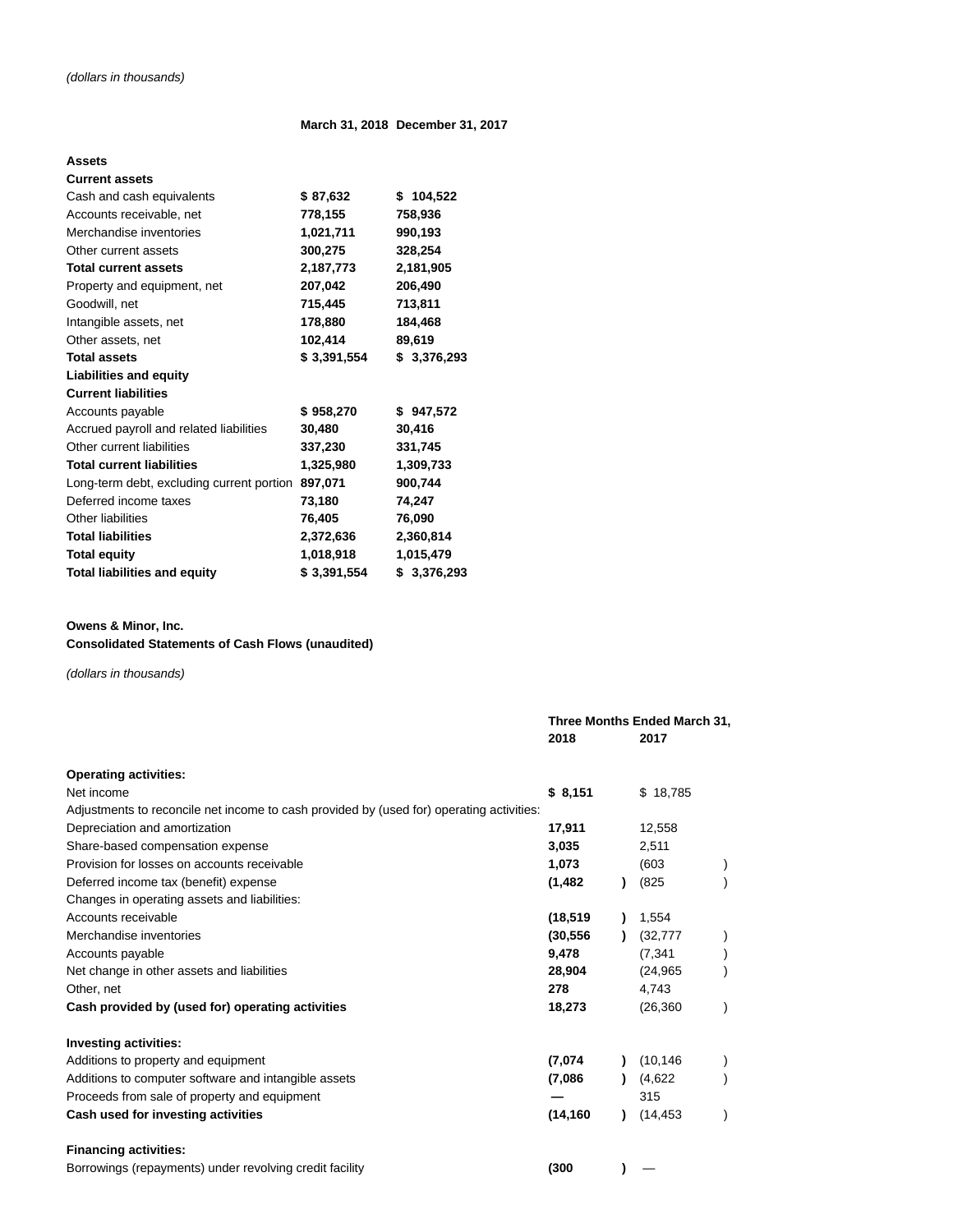| Repayments of debt                                           | (3, 125)  |           |  |
|--------------------------------------------------------------|-----------|-----------|--|
| Cash dividends paid                                          | (16.074)  | (15,740   |  |
| Other, net                                                   | (2,304)   | (2,759)   |  |
| Cash used for financing activities                           | (21, 803) | (18.499   |  |
| Effect of exchange rate changes on cash and cash equivalents | 800       | 991       |  |
| Net (decrease) increase in cash and cash equivalents         | (16, 890) | (58,321   |  |
| Cash and cash equivalents at beginning of period             | 104,522   | 185.488   |  |
| Cash and cash equivalents at end of period                   | \$87,632  | \$127.167 |  |

**Owens & Minor, Inc. Summary Segment Information (unaudited)**

(dollars in thousands)

|                                                      | Three Months Ended March 31, |   |              |    |             |              |       |
|------------------------------------------------------|------------------------------|---|--------------|----|-------------|--------------|-------|
|                                                      | 2018                         |   |              |    | 2017        |              |       |
|                                                      |                              |   | $%$ of       |    |             | $%$ of       |       |
|                                                      |                              |   | consolidated |    |             | consolidated |       |
|                                                      | Amount                       |   | net revenue  |    | Amount      | net revenue  |       |
| Net revenue:                                         |                              |   |              |    |             |              |       |
| Segment net revenue                                  |                              |   |              |    |             |              |       |
| <b>Global Solutions</b>                              | \$2,341,122                  |   | 98.68        | ℅  | \$2,288,955 | 98.30        | %     |
| <b>Global Products</b>                               | 121,287                      |   | 5.11         | %  | 137,153     | 5.89         | %     |
| Total segment net revenue                            | 2,462,409                    |   |              |    | 2,426,108   |              |       |
| Inter-segment revenue                                |                              |   |              |    |             |              |       |
| <b>Global Products</b>                               | (89, 830)                    |   | (3.79)       | )% | (97, 535)   | (4.19)       | $)$ % |
| Total inter-segment revenue                          | (89, 830)                    | J |              |    | (97, 535)   |              |       |
| Consolidated net revenue                             | \$2,372,579                  |   | 100.00       | %  | \$2,328,573 | 100.00       | $\%$  |
|                                                      |                              |   | % of segment |    |             | % of segment |       |
| <b>Operating income (loss):</b>                      |                              |   | net revenue  |    |             | net revenue  |       |
| <b>Global Solutions</b>                              | \$31,625                     |   | 1.35         | %  | \$37,951    | 1.66         | $\%$  |
| <b>Global Products</b>                               | 9,811                        |   | 8.09         | %  | 8,128       | 5.93         | %     |
| Inter-segment eliminations                           | (242)                        |   |              |    | (698)       |              |       |
| Acquisition-related and exit and realignment charges | (14, 760)                    |   |              |    | (8,942)     |              |       |
| Other <sup>(1)</sup>                                 | (2,217)                      |   |              |    | (922)       |              |       |
| Consolidated operating income                        | \$24,217                     |   | 1.02         | %  | \$35,517    | 1.53         | %     |
| <b>Depreciation and amortization:</b>                |                              |   |              |    |             |              |       |
| <b>Global Solutions</b>                              | \$15,781                     |   |              |    | \$10,664    |              |       |
| <b>Global Products</b>                               | 2,130                        |   |              |    | 1,894       |              |       |
| Consolidated depreciation and amortization           | \$17,911                     |   |              |    | \$12,558    |              |       |
| <b>Capital expenditures:</b>                         |                              |   |              |    |             |              |       |
| <b>Global Solutions</b>                              | \$13,602                     |   |              |    | \$13,840    |              |       |
| <b>Global Products</b>                               | 558                          |   |              |    | 928         |              |       |
| Consolidated capital expenditures                    | \$14,160                     |   |              |    | \$14,768    |              |       |

(1) Software as a Service (SaaS) implementation costs associated with significant global IT platforms in connection with the redesign of our global information system strategy.

**Owens & Minor, Inc. Net Income Per Common Share (unaudited)**

(dollars in thousands, except per share data)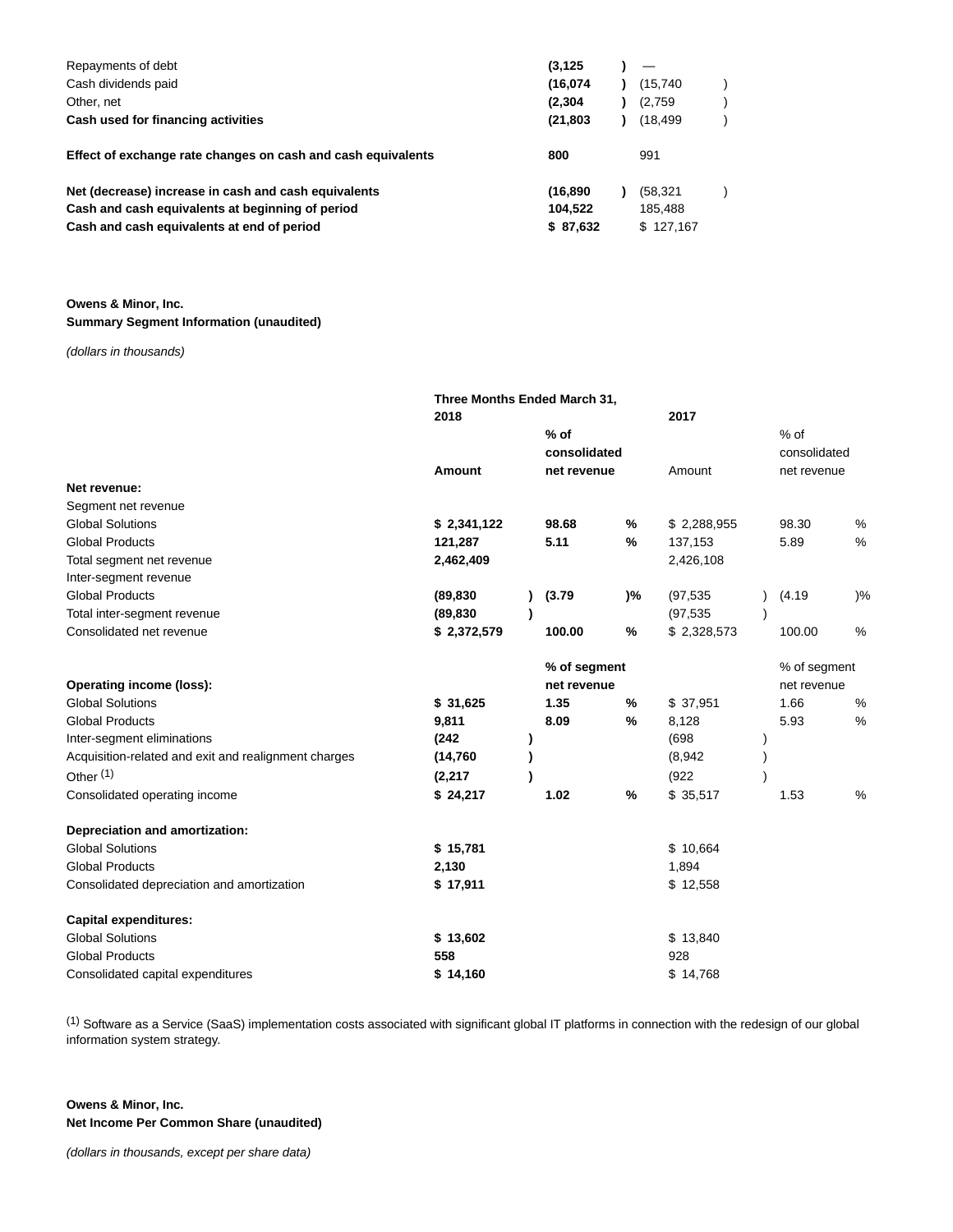|                                                                                | <b>Three Months Ended</b><br>March 31, |  |          |  |
|--------------------------------------------------------------------------------|----------------------------------------|--|----------|--|
|                                                                                | 2018                                   |  | 2017     |  |
| Numerator:                                                                     |                                        |  |          |  |
| Net income                                                                     | \$8,151                                |  | \$18,785 |  |
| Less: income allocated to unvested restricted shares                           | (323                                   |  | (239)    |  |
| Net income attributable to common shareholders - basic                         | 7.828                                  |  | 18,546   |  |
| Add: undistributed income attributable to unvested restricted shares -basic    |                                        |  | 23       |  |
| Less: undistributed income attributable to unvested restricted shares -diluted |                                        |  | (23)     |  |
| Net income attributable to common shareholders - diluted                       | \$7,828                                |  | \$18,546 |  |
| Denominator:                                                                   |                                        |  |          |  |
| Weighted average shares outstanding - basic and diluted                        | 59,969                                 |  | 60,013   |  |
|                                                                                |                                        |  |          |  |
| Net income per share attributable to common shareholders:                      |                                        |  |          |  |

Basic and diluted **\$ 0.13** \$ 0.31

## **Owens & Minor, Inc. GAAP/Non-GAAP Reconciliations (unaudited)**

|                                                            | <b>Three Months Ended</b> |                      |           |               |  |  |
|------------------------------------------------------------|---------------------------|----------------------|-----------|---------------|--|--|
| (dollars in thousands, except per share data)              | March 31,                 |                      |           |               |  |  |
|                                                            | 2018                      |                      | 2017      |               |  |  |
| Operating income, as reported (GAAP)                       | \$24,217                  |                      | \$35,517  |               |  |  |
| Acquisition-related intangible amortization (1)            | 6,407                     |                      | 2,319     |               |  |  |
| Acquisition-related charges <sup>(2)</sup>                 | 12,081                    |                      | 1,347     |               |  |  |
| Exit and realignment charges (3)                           | 2,679                     |                      | 7,595     |               |  |  |
| Other $(4)$                                                | 2,217                     |                      | 922       |               |  |  |
| Operating income, adjusted (Non-GAAP)                      |                           | \$47,601<br>\$47,700 |           |               |  |  |
| Net income, as reported (GAAP)                             | \$8,151                   |                      | \$18,785  |               |  |  |
| Acquisition-related intangible amortization (1)            | 6,407                     |                      | 2,319     |               |  |  |
| Income tax expense (benefit) (5)                           | (1, 557)                  |                      | $)$ (696) | $\lambda$     |  |  |
| Acquisition-related charges <sup>(2)</sup>                 | 12,081                    |                      | 1,347     |               |  |  |
| Income tax expense (benefit) (5)                           | (3,019)                   |                      | (450)     | $\mathcal{E}$ |  |  |
| Exit and realignment charges (3)                           | 2,679                     |                      | 7,595     |               |  |  |
| Income tax expense (benefit) <sup>(5)</sup>                | (557                      |                      | (3.055)   | $\lambda$     |  |  |
| Other $(4)$                                                | 2,217                     |                      | 922       |               |  |  |
| Income tax expense (benefit) (5)                           | (228                      |                      | $)$ (354) | $\lambda$     |  |  |
| Net income, adjusted (Non-GAAP)                            | \$26,174                  |                      | \$26,413  |               |  |  |
| Net income per share, as reported (GAAP)                   | \$0.13                    |                      | \$0.31    |               |  |  |
| Acquisition-related intangible amortization, after-tax (1) | 0.08                      |                      | 0.03      |               |  |  |
| Acquisition-related charges, after-tax (2)                 | 0.15                      |                      | 0.01      |               |  |  |
| Exit and realignment charges, after-tax (3)                | 0.04                      |                      | 0.08      |               |  |  |
| Other, after-tax (4)                                       | 0.03                      |                      | 0.01      |               |  |  |
| Net income per share, adjusted (Non-GAAP)                  | \$0.43                    |                      | \$0.44    |               |  |  |

The following items in the current quarter have been excluded in our non-GAAP financial measures:

(1) Acquisition-related intangible amortization includes amortization of certain intangible assets established during purchase accounting for business combinations. These amounts are highly dependent on the size and frequency of acquisitions and are being excluded to allow for a more consistent comparison with forecasted, current and historical results and the results of our peers. We began to exclude these charges from our non-GAAP results in the second quarter of 2017 and thus prior year amounts have been recast on the same basis.

<sup>(2)</sup>Acquisition related expenses in the current quarter consist primarily of transition and transaction costs for the Halyard S&IP transaction and Byram